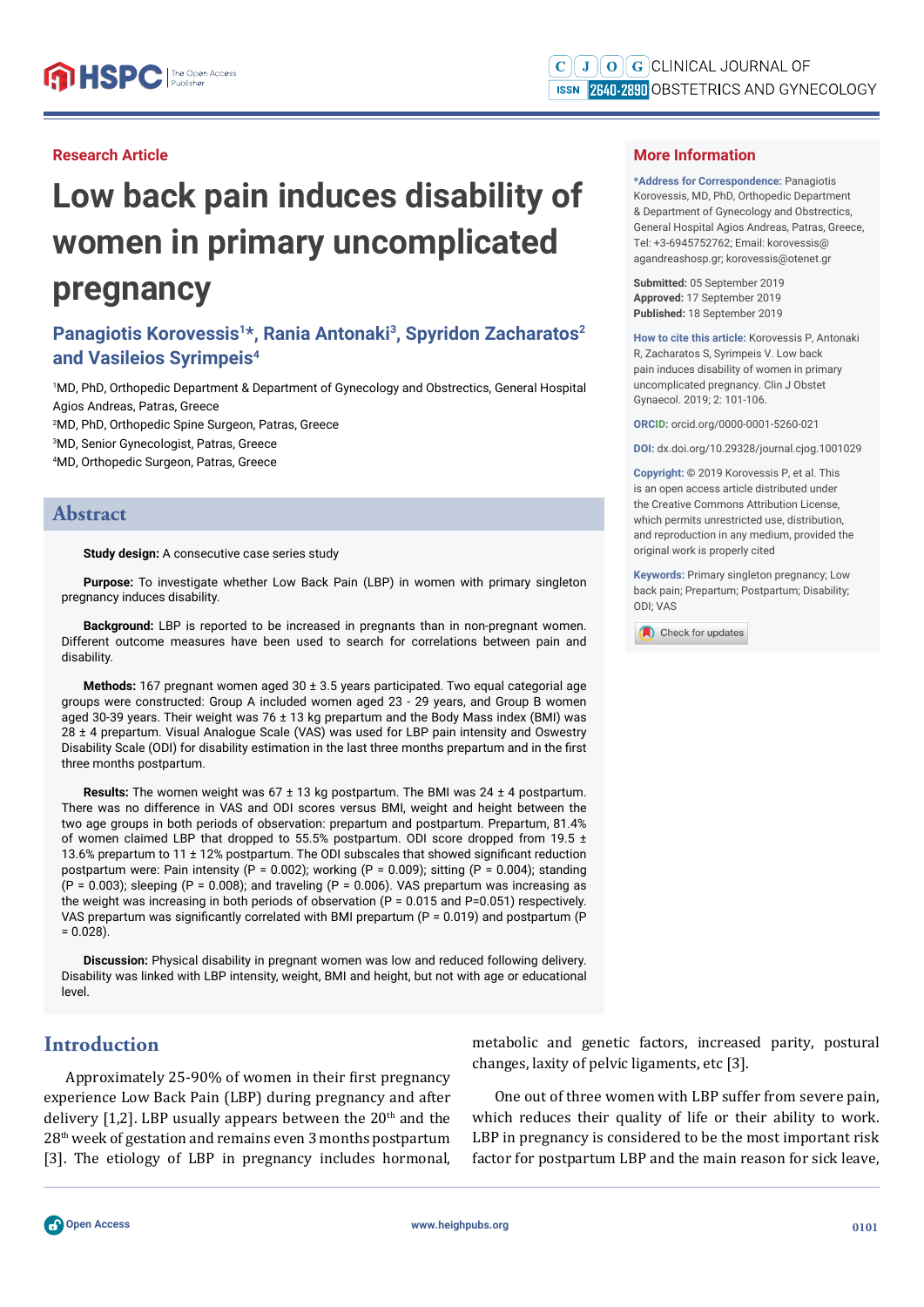

regarding pregnant working women [4]. Women, who have previously experienced LBP during pregnancy, experience a relapse of 85% during a subsequent pregnancy [5]. Others however reported that LBP occurs twice as often in women with a LBP history, while younger women tend to have an increased risk of LBP [5,6].

Ostgaard, et al. made the essential distinction between women who suffer from back problems before pregnancy and those who develop LBP for the first time during pregnancy with an incidence of 25-30% [5].

Eighty percent (80%) of the pregnant women with LBP claim that it affects their daily routine, while 10% of them were unable to work because of LBP [7].

LBP is often measured on with the Visual Analogue Scale (VAS). Several studies have attempted to develop a system that evaluates the extent and the effect of LBP, specifically during and after pregnancy. Some authors have used the qualified (Quebec) back pain or the Oswestry Disability Index (ODI) scales to measure the disability as the result of LBP in pregnant women. ODI, EuroQol and VAS instruments may assist in the early identification of LBP high risk pregnant women [8-10].

This paper investigates whether LBP in women with primary singleton pregnancy induces disability.

# **Material and Methods**

Two hundred and six (206) consecutive pregnant women, who were expected to have physiological deliver in the Department of Obstetrics and Gynecology in this Institution within one year, were initially enrolled in this longitudinal clinical study. The inclusion criteria were: a) singleton, b) primary pregnancy and c) physiological delivery. The exclusion criteria were: a) secondary or later pregnancy, b) caesarian section, d) previous spine or pelvic injury, e) spinal or iliosacral joint infection or other evidence based (CT, MRI) lumbar spine disease (history of scoliosis >10o, clinical evident lumbar/thoracolumbar kyphosis) and f) presence of any known rheumatic, endocrine or neurologic disorder.

All women were invited in two personal appointments by a senior gynecologist (second author), to complete the translated and validated in the natural women's language ODI and VAS (0-10) questionnaire for LBP intensity. The first appointment (prepartum) was on admission for delivery and the second three months following delivery. The aim was to estimate the pregnancy associated LBP and its affection on their daily disability. ODI questionnaire includes 10 sections in total, and the maximal possible score is 50 [8,9]. For each section the total possible score is  $5(0-5)$ : if the first statement is marked the section score is 0; if the last statement is marked, it is 5. If all the 10 sections are completed, the score is calculated as follows:

If for example the total score in a women is 16 from a possible maximal score 50, the result for the ODI score is calculated as follows:  $16.50 \times 100 = 32\%$ . The minimum detectable change in ODI (90% confidence interval) is  $10\%$ points, while change <10% may attributable to error in the measurement [8,9]. ODI scores from 0-20% stand for minimal disability; 21-40% for moderate disability; 41-60% for severe disability; 61-80% for crippled and 81-100% stand for the patients that are either bed-bound or are exaggerating for their symptoms [8,9]. In this paper the ODI scale is used to evaluate the disability status, while the VAS score is used to estimate the maximum pain severity score during the last three months prepartum and three months postpartum. The women were asked to report the highest VAS score of LBP they had during the last three months immediately prepartum and during the ϐirst trimester postpartum. Two equal categorial age groups were constructed taking the intermediate age value as basis: Group A included women aged 23-29 years, and Group B women aged 30-39 years for statistical analysis of any relation between age and other continuous variables. The women were also divided in two groups according to their education level: Group 1: Lyceum graduates and Group 2: University graduates. The continuous variables included in the analysis were: Age, weight, height, BMI, global ODI score and ODI subgroups scores and VAS score. The study was approved by the Ethics Committee at this hospital and each woman gave her informed oral & written consent.

## **Statistical analysis**

Data were analyzed using Predictive Analytics Software (SPSS, statistics v24, Inc., Chicago, IL, USA). Continuous variables were reported as mean ± standard deviation, whereas categorial as frequencies and proportions [11].

The Skewness & Kurtosis tests were used to test the data frequency & distribution. We used the ratio Skewness: standard deviation (SD) and Kurtosis: SD to test if the extracted data are skewed or have Kurtosis; if this ratio was <3 then we regarded as no Skewed data or Kurtosis [11]. The statistical techniques used in this study were simple descriptive techniques, graphs, paired t-test, one-way ANOVA and correlation matrices (Spearman) [11].

Correlation coefficients are used to assess the strength and direction of the linear relationships between pairs of variables. One-way ANOVA was used to compare the difference of means of continuous variables between 2 or more groups of each categorical variable [11]. Paired t-test was used to test the differences between continuous values of the same group prepartum versus postpartum.

Clinical success was defined as  $a \ge 10\%$  point's improvement in pain (VAS) scores and a ≥10% point improvement in ODI [8,9,11].

## **Results**

One hundred and sixty-seven (81%) from the 206 pregnant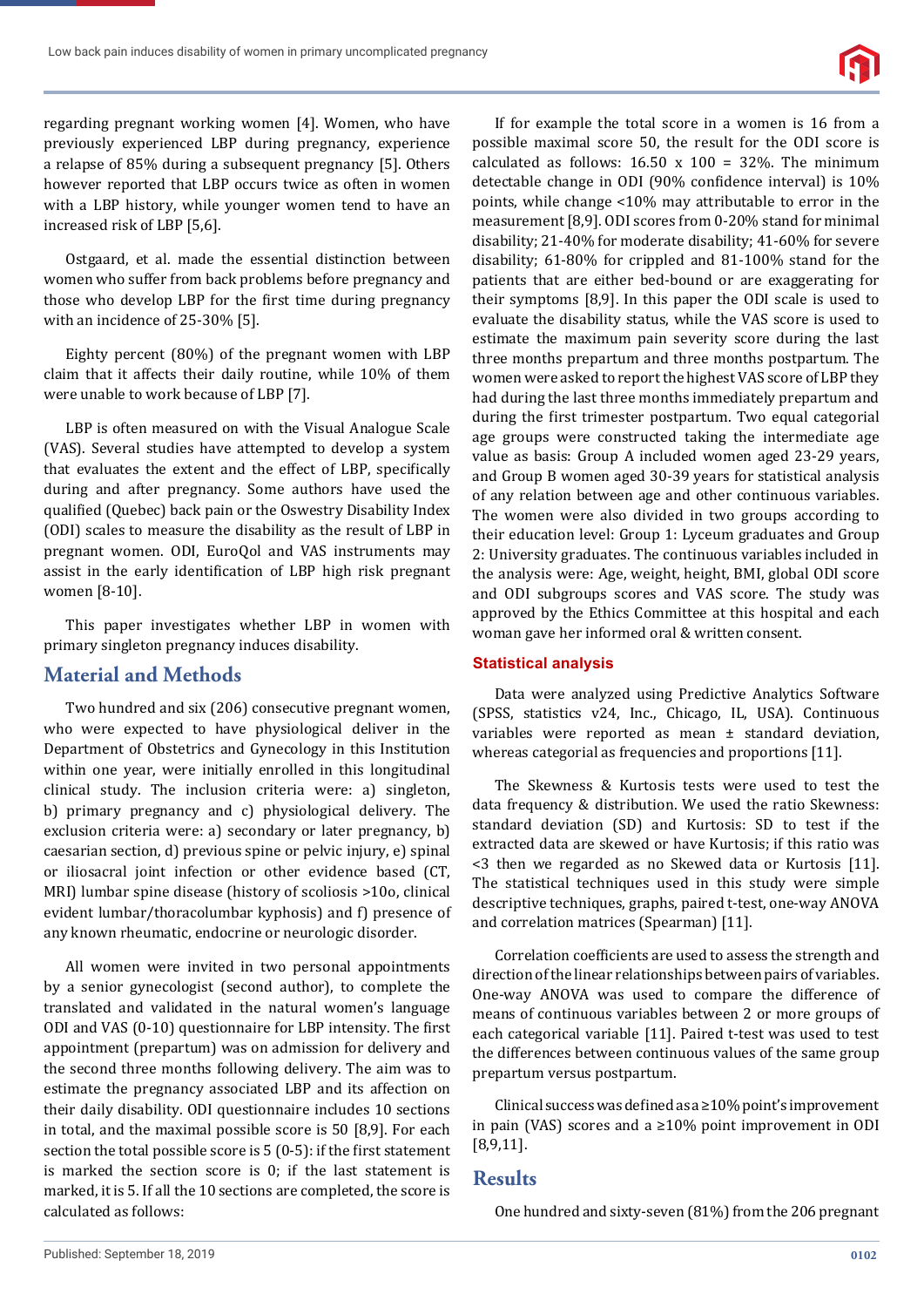

women, who were initially enrolled in this study fulfilled this protocol and included in the statistical analysis. Thirty-nine (19%) women were excluded for different reasons (33 women finally received caesarean section and 6 did not completed postpartum evaluation).

The average + SD age of the 167 participants' was 30 + 3.5 years, range 23-39 years. The women's weight averaged 76 + 13 kg prepartum and reduced to 67 + 13 kg (paired t-test, P <0.001) postpartum. Subsequently, there was an decrease of the average women's BMI from 28 + 4 prepartum to 24 + 4 postpartum (paired t-test, P <0.001) (Table 1).

Prepartum, 27 (16%) women were pain free, while the remainder 140(84%) women claimed for some degree LBP, ranging from 1-9 (VAS) (Figure 1). In the first trimester postpartum, the number of women without pain increased to 87(52%), while 80(48%) claimed LBP (Figure 2).

The VAS score averaged  $4.2 \pm 2.8$  (range 0-9) prepartum and dropped to  $1.65 \pm 2.2$  (range 0 to 8) (paired t - test, P <0.001) postpartum (Table 1, Figure 1). The average reduction of VAS score was 2.55 VAS grades a significant percentage redaction of 25.5% [8,9].

ODI prepartum averaged  $19.5 \pm 13.6\%$  (range 0 to 48%) and reduced postpartum to  $10.9 \pm 12.3\%$  (range 0 to -25%), a marginal average 9.4% ODI score reduction [8,9] (Table 1).

The changes in score in each particular sections (subgroups) of the ODI questionnaire prepartum and postpartum are displaced in the table 2. There was no significant correlations between education level (secondary vs. University) and ODI (prepartum, ANOVA  $F = 0.196$ ,  $P = 0.663$  and postpartum, ANOVA F =  $0.287$ , P =  $0.599$ ) (Figure 3).

The sections of ODI with significant reduction (improvement) were: Pain intensity ( $P = 0.002$ ); walking ( $P =$ 0.009); sitting (P = 0.004); standing (P = 0.003); sleeping (P = 0.008); and traveling (P = 0.006) (Table 2).

There was no difference in VAS, ODI scores; BMI, Weight and height between the two age groups in baseline (ANOVA), (Table 3).

| <b>Table 1:</b> Descriptive statistics of Anthropometric parameters and Disability (ODI)<br>scores and frequencies |                 |                      |                 |                 |  |  |
|--------------------------------------------------------------------------------------------------------------------|-----------------|----------------------|-----------------|-----------------|--|--|
|                                                                                                                    | (Min, Max)      | $(Mean \pm SD)$      | <b>Skewness</b> | <b>Kurtosis</b> |  |  |
| Age (years)                                                                                                        | $(23 - 37)$     | $(29.65 \pm 3.21)$   | 0.021           | 0.394           |  |  |
| Weight Prepartum (Kgr)                                                                                             | $(59 - 108)$    | $(77.96 \pm 13.59)$  | 0.621           | $-0.388$        |  |  |
| Weight Postpartum (Kgr)                                                                                            | $(50 - 98)$     | $(70.74 \pm 12.49)$  | 0.575           | $-0.363$        |  |  |
| Height (cm)                                                                                                        | $(152 - 180)$   | $(167 \pm 7.28)$     | 0.056           | $-0.484$        |  |  |
| Education                                                                                                          | $(2* - 3**)$    | $(2.15 \pm 0.48)$    | 0.442           | 1.304           |  |  |
| <b>BMI Prepartum</b>                                                                                               | $(22.5 - 36.5)$ | $(27.847 \pm 3.89)$  | 0.678           | $-0.334$        |  |  |
| <b>BMI Postpartum</b>                                                                                              | $(19.5 - 33.1)$ | $(25.255 \pm 3.70)$  | 0.837           | 0.048           |  |  |
| <b>ODI Prepartum</b>                                                                                               | $(0 - 48.0)$    | $(19.478 \pm 13.58)$ | 0.697           | $-0.584$        |  |  |
| <b>ODI Postpartum</b>                                                                                              | $(0 - 48.0)$    | $(10.869 \pm 12.26)$ | 1.875           | 3.734           |  |  |
| <b>VAS Prepartum</b>                                                                                               | $(0 - 9.0)$     | $(4.173 \pm 2.75)$   | $-0.084$        | $-0.959$        |  |  |
| <b>VAS Postpartum</b>                                                                                              | $(0 - 8.0)$     | $(1.652 \pm 2.20)$   | 1.429           | 1.628           |  |  |
| Education level $2*$ = Gymnasium and $3**$ = University                                                            |                 |                      |                 |                 |  |  |

VAS prepartum was significantly positively correlated with weight prepartum (Spearman  $R = 0.499$ ,  $P = 0.015$ ) and marginal significantly with weight postpartum (Spearman  $R =$  $0.412$ ,  $P = 0.051$  (Table 4).



**Figure 1:** Diagram showing the frequency of VAS prepartum and postpartum.





**Figure 3:** VAS score plotted versus ODI in postpartum.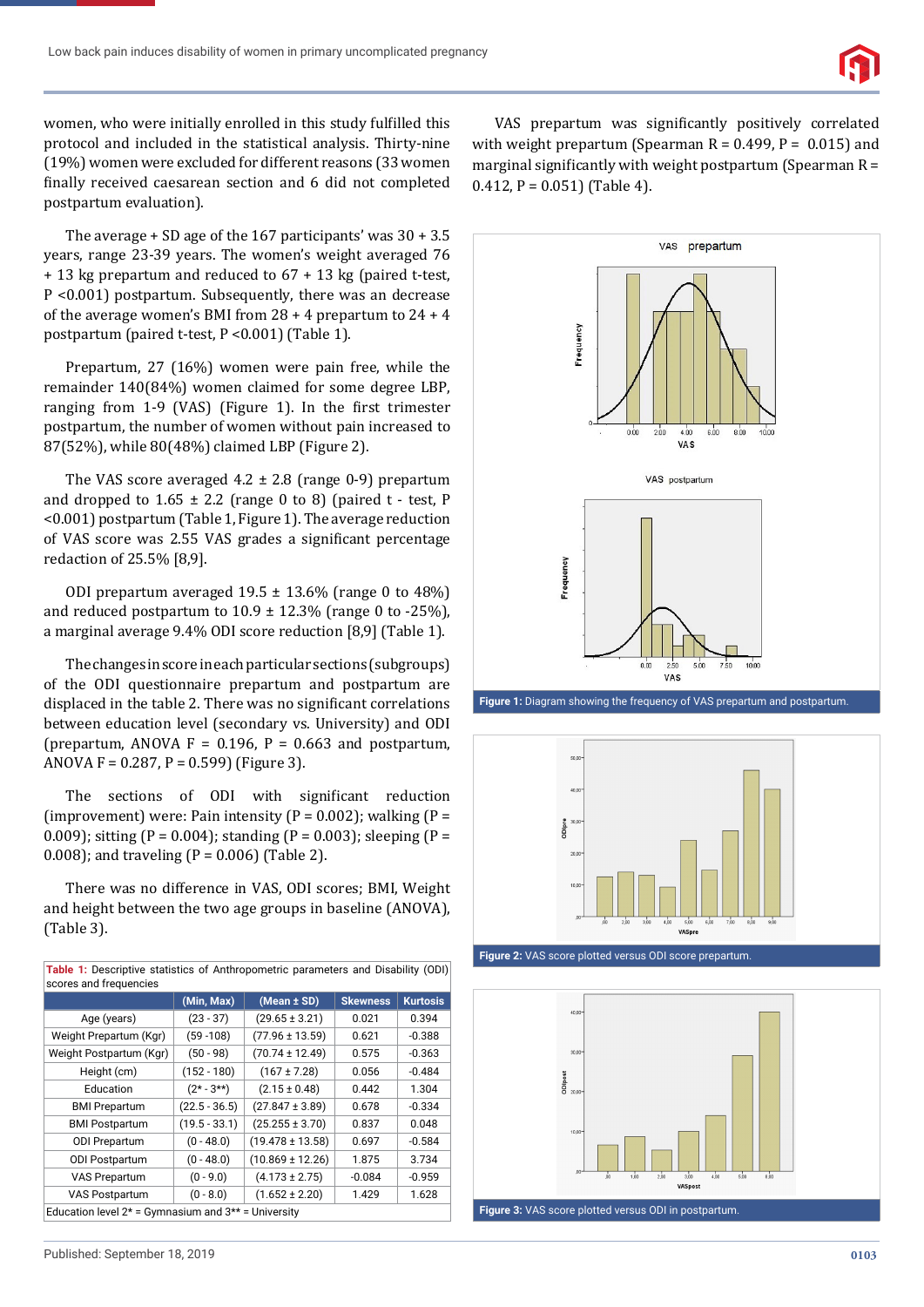

**Table 2:** ODI sections prepartum plotted versus postpartum values (Scores 0-5 in each section).

| Sections 1 - 10 | Prepartum       | <b>Postpartum</b> | paired t - test, P - value |
|-----------------|-----------------|-------------------|----------------------------|
| pain intensity  | $1.56 \pm 0.99$ | $0.9 + 0.99$      | 0.002                      |
| Personal care   | $0.30 \pm 0.7$  | $0.17 \pm 0.65$   | 0.52                       |
| Lifting         | $1.22 \pm 1.5$  | $0.91 \pm 1$      | 0.108                      |
| Walking         | $0.91 \pm 0.99$ | $0.47 \pm 0.8$    | 0.009                      |
| Sitting         | $1.043 \pm 0.8$ | $0.65 \pm 0.7$    | 0.004                      |
| Standing        | $1.52 \pm 1.4$  | $0.74 \pm 1.2$    | 0.003                      |
| Sleeping        | $0.60 \pm 0.8$  | $0.26 \pm 0.69$   | 0.008                      |
| Sex life        | $0.69 \pm 1.4$  | $0.39 \pm 1.2$    | 0.109                      |
| Social life     | $0.83 \pm 1.15$ | $0.43 \pm 0.89$   | 0.107                      |
| Travelling      | $1.043 \pm 1.2$ | $0.48 \pm 0.9$    | 0.006                      |

**Table 3:** Comparison of ODI, VAS scores and Anthropometric variables between the two age Groups\* (ANOVA)

|                                  | F - test (ANOVA) | <b>Significance P - value</b> |  |  |
|----------------------------------|------------------|-------------------------------|--|--|
| Weight Prepartum                 | 0.756            | 0.394                         |  |  |
| Weight Postpartum                | 1.067            | 0.313                         |  |  |
| Height                           | 1.479            | 0.237                         |  |  |
| <b>BMI Prepartum</b>             | 0.168            | 0.686                         |  |  |
| <b>BMI Postpartum</b>            | 0.395            | 0.537                         |  |  |
| <b>ODI Prepartum</b>             | 0.054            | 0.818                         |  |  |
| <b>ODI Postop</b>                | 0.014            | 0.907                         |  |  |
| <b>VAS Preop</b>                 | 1.976            | 0.174                         |  |  |
| <b>VAS Postop</b>                | 0.001            | 0.975                         |  |  |
| *23-29 years vs 30-39 years old. |                  |                               |  |  |

VAS prepartum was significantly correlated with BMI (Spearman  $R = 0.486$ ,  $P = 0.019$ ), and BMI postpartum (Spearman R =  $0.457$ , P =  $0.028$ ).

Significant correlations were shown between ODI and height postpartum (Spearman R =  $0.421$ , P =  $0.046$ ) (Table 4).

## **Discussion**

The question posed by the authors was justified from the results retrieved in this study: pregnant women showed low physical disability (ODI) that however reduced already in the first three months following delivery. Physical disability was linked with LBP intensity, weight, BMI, height but not with women's' age and educational level.

More detailed, young pregnant women, who had singleton, primary pregnancy and physiological uncomplicated delivery, have a 3-month period prevalence of LBP (84%) before delivery, that however dropped to 48% within the first 3 months following delivery. This LBP pain prevalence shown in our series, seems to be higher than that reported (32.1%) in non-pregnant women in the same age range in historical series from the same geographic area and race in south-western Mediterranean country [12]. The prevalence of LBP in this series with pregnant women was considered as increased, compared to other series that reported a 9-month period prevalence of 49%, with a point prevalence of 22-28% from the 12th week until delivery [5]. In our series, pain intensity was not correlated with women's age in both periods of observation, while in contrary others observed that younger women tend to have an increased LBP prevalence [5]. The global physical disability (ODI) in the women in our study, dropped postpartum at an average of 9.4%, that presents a marginally significant reduction.[8,9] More specifically, the sections of ODI with significant reduction postpartum were those referring women's physical activity  $&$  pain e.g. Pain intensity (P = 0.002); working (P = 0.009); sitting (P = 0.004); standing (P = 0.003); sleeping(P = 0.008); and traveling (P = 0.006). It is impressive that sex and social life did not affect disability, as it is expressed by ODI subscale scores. Our study disclosed the expected and obvious strong correlation between ODI and VAS scores in both periods of observation, since pain level is a part of the ODI domains that induces disability.

ODI is a validated instrument available for measuring performance status or functionality in patients with lumbar spinal disease and the "gold standard" for measuring degree of disability and estimating quality of life in a person with LBP [8,9]. Our study additionally showed that the validated and national adapted ODI questionnaire, is a valuable tool to disclose even minimal disability (<20%) associated with LBP in Mediterranean pregnant women both prepartum and postpartum.

Some previous investigations disclosed that pregnancyrelated LBP can evolve into chronic pain and 13.8% - 40% of women still have symptoms 3-12 months after delivery [13,14]. In our series the follow up observation was limited to 3 months postpartum since a longer follow up was not scope of this study.

| Table 4: Spearman Correlations. Values are presented in pairs in the form of Spearman Correlation coefficient, P-value of Significance. Correlation is significant at the level<br>≤0.05 & presented in BOLD. |     |                     |                      |               |                  |                   |                  |                   |                  |                   |
|---------------------------------------------------------------------------------------------------------------------------------------------------------------------------------------------------------------|-----|---------------------|----------------------|---------------|------------------|-------------------|------------------|-------------------|------------------|-------------------|
|                                                                                                                                                                                                               | Age | <b>Weight Preop</b> | <b>Weight Postop</b> | <b>Height</b> | <b>BMI Preop</b> | <b>BMI Postop</b> | <b>ODI Preop</b> | <b>ODI Postop</b> | <b>VAS Preop</b> | <b>VAS Postop</b> |
| Age                                                                                                                                                                                                           |     | 0.042, 0.850        | 0.124, 0.572         | 0.116, 0.597  | $-0.039, 0.859$  | 0.134, 0.542      | 0.194, 0.375     | 0.071, 0.749      | 0.142.0.519      | 0.095, 0.666      |
| Weight Preop                                                                                                                                                                                                  |     |                     | 0.935, 0.000         | 0.682.0.000   | 0.803.0.000      | 0.786, 0.000      | 0.273.0.208      | 0.254, 0.242      | 0.499.0.015      | 0.104.0.637       |
| Weight<br>Postop                                                                                                                                                                                              |     |                     |                      | 0.666, 0.001  | 0.715.0.000      | 0.832, 0.000      | 0.181.0.407      | 0.282, 0.192      | 0.412.0.051      | 0.110.0.619       |
| Height                                                                                                                                                                                                        |     |                     |                      |               | 0.129, 0.558     | 0.181.0.410       | 0.309.0.151      | 0.421.0.046       | 0.219.0.317      | $-0.049, 0.823$   |
| <b>BMI Preop</b>                                                                                                                                                                                              |     |                     |                      |               |                  | 0.898, 0.000      | 0.092, 0.676     | $-0.047, 0.831$   | 0.486, 0.019     | 0.158, 0.472      |
| <b>BMI Postop</b>                                                                                                                                                                                             |     |                     |                      |               |                  |                   | 0.087, 0.693     | 0.068, 0.758      | 0.457, 0.028     | 0.223, 0.307      |
| ODI Preop                                                                                                                                                                                                     |     |                     |                      |               |                  |                   |                  | 0.616, 0.002      | 0.614, 0.002     | 0.357, 0.095      |
| ODI Postop                                                                                                                                                                                                    |     |                     |                      |               |                  |                   |                  |                   | 0.206, 0.346     | 0.444, 0.034      |
| VAS Preop                                                                                                                                                                                                     |     |                     |                      |               |                  |                   |                  |                   |                  | 0.405, 0.055      |
| VAS Postop                                                                                                                                                                                                    |     |                     |                      |               |                  |                   |                  |                   |                  |                   |

Table 4: Spearman Correlations. Values are presented in pairs in the form of Spearman Correlation coefficient, P-value of Significance. Correlation is significant at the level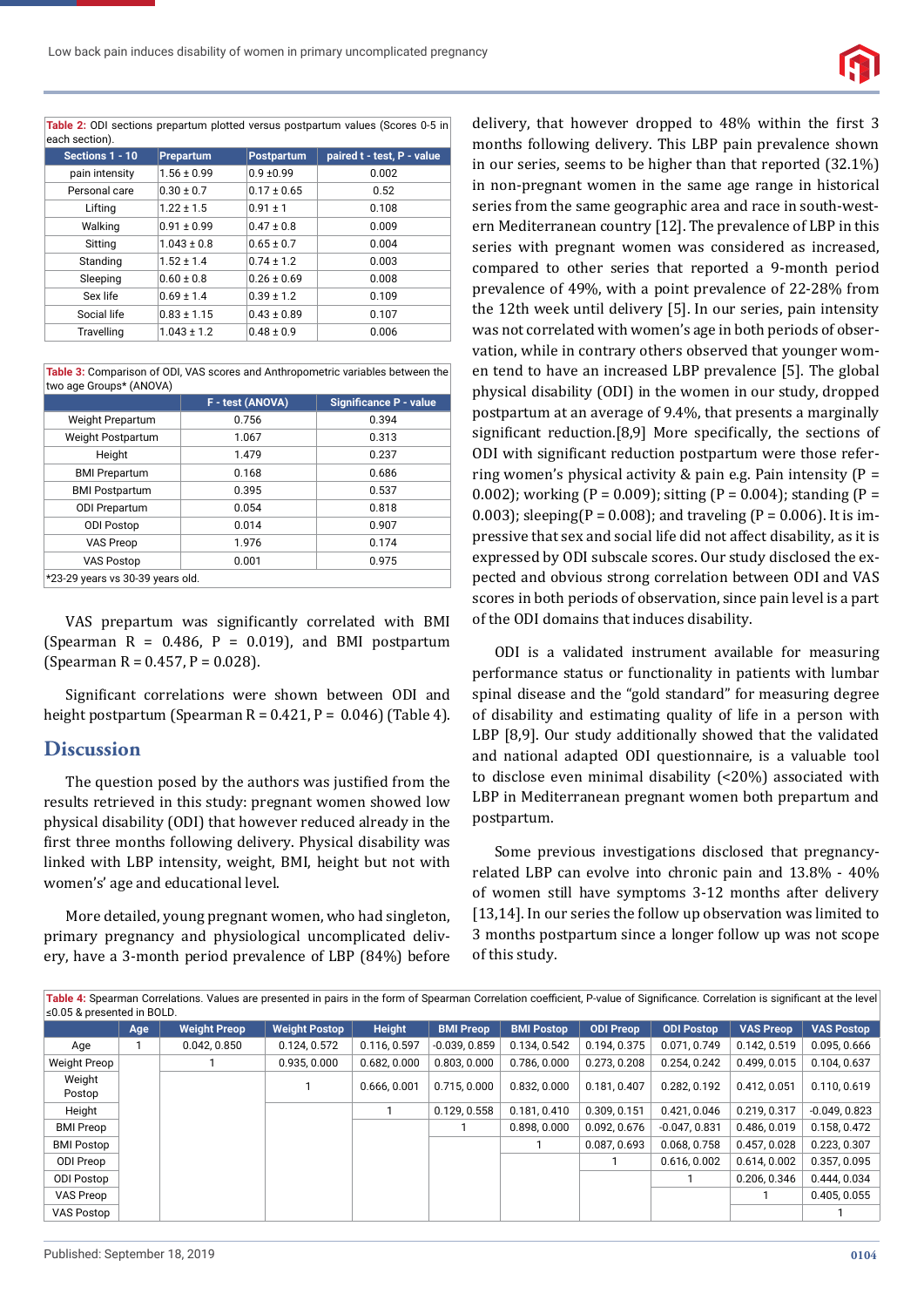Low back pain induces disability of women in primary uncomplicated pregnancy



In contrast to previous publications, that supported that LBP aggravates postpartum [15], in our series women reported less pain and disability postpartum than prepartum. Since pain and emotional status is a personal issue, we could speculate that this difference could be due to the different mentality of women living in a Mediterranean country. In other countries with mentality similar to ours as African and South-American, the prevalence of LBP in pregnant women ranged 25–80%, [16,17], that are close to our LBP prevalence rates.

Various mechanical explanations on the pathophysiology leading to low back & pelvic girdle pain during pregnancy and after labor have been advocated (weight gaining during pregnancy, pelvic floor dysfunction, increase of the abdominal sagittal diameter and consequent shifting of the body gravity center anteriorly, increasing the stress on the lower back) [9,18,19].

Increased BMI seems to be a risk factor for LBP in pregnancy but different reports are conflicting [20,21]. Some authors found no significant difference between BMI prepartum in those with LBP and the general population [20,21]. Our findings showed significant correlations between ODI scores & LBP, BMI, weight & height prepartum and postpartum. It seems that the less the weight and BMI of the women, the less ODI and pain scores were observed.

Further in etiology of LBP, some hormonal changes (Relaxin tenfold increase) may causing dynamic instability of the pelvis, and subsequently LBP. However, some papers support the hypothesis that the most important factor that aggravates LBP during pregnancy seems to be the progression of pregnancy [20,22,23].

Some authors consider LBP during pregnancy to be a 'normal condition' of pregnancy [24]. Evidently, there is a wide range in the expression of the symptoms of LBP during pregnancy, and women are affected to various degrees. Nevertheless, referring to previous literature [24,25], this condition should be considered a complication of pregnancy for women with substantial impairment. In our series the disability in pregnant women was minor and thus we cannot confirm the assumption that LBP pain during pregnancy is a complication of pregnancy.

There are two limitations in this study: 1) The LBP intensity was restricted in a period of 3 months before and 3 following delivery, in which according to the relative literature LBP appears most commonly, 2) for ethical reasons no imaging studies (CT, MRI) were made to identify the source of LBP in our series.

Most of the available studies in pregnant women assessed clinical picture, therapies and follow-up of LBP associated with pregnancy, but only few of them have assessed the severity of LBP through validated patient- oriented tools as ODI. We have performed this study on a well selected homogenous

pregnant women population from a Mediterranean country using validated self-assessment questionnaires ODI and VAS, which are often used for subjective evaluation of wellbeing and pain intensity measurement. Disability in pregnant women is linked with LBP and other parameters as weight, BMI, height but not with age and educational level. LBP induced minimal physical disability that decreased subsequently in the first trimester postpartum. Reduction of weight during and after delivery and light gymnastic may contribute to LBP reduction.

# **References**

- 1. Kovacs FM, Garcia E, Royuela A, Gonzalez L, Abraira V, et al. Prevalence and factors associated with low back and pelvic girdle pain during pregnancy: a multicentre study conducted in the Spanish National Health Service. Spine. 2012; 37: 1516–1533. **PubMed:** https://www.ncbi.nlm.nih.gov/pubmed/22333958
- 2. Gutke A, Josefsson A, Oberg B. Pelvic girdle pain and lumbar pain in relation to postpartum depressive symptoms. Spine. 2007; 32: 1430–1436. **PubMed:** https://www.ncbi.nlm.nih.gov/pubmed/17545912
- 3. Perkins J, Hammer RL, Loubert PV.Identification and management of pregnancy-related low back pain. J Nurse Midwifery. 1998; 43: 331–340. **PubMed:** https://www.ncbi.nlm.nih.gov/pubmed/9803711
- 4. Vleeming A, Albert HB, Ostgaard HC, Sturesson B, Stuge B. European guidelines for the diagnosis and treatment of pelvic girdle pain. Eur Spine J. 2008; 17: 794-819. **PubMed:** https://www.ncbi.nlm.nih.gov/pubmed/18259783
- 5. Ostgaard HC, Andersson GB, Karlsson K. Prevalence of back pain in pregnancy. Spine. 1991; 16: 549-552. **PubMed:** https://www.ncbi.nlm.nih.gov/pubmed/1828912
- 6. Ostgaard HC, Roos-Hansson E, Zetherstrom G. Regression of back and posterior pelvic pain after pregnancy. Spine. 1996; 21: 2777–2780. **PubMed:** https://www.ncbi.nlm.nih.gov/pubmed/8979325
- 7. Vleeming A, Albert HB, Ostgaard HC, Sturesson B, Stuge B. European guidelines on the diagnosis and treatment of pelvic girdle pain. Eur Spine J. 2008; 17: 794-819.
- 8. Boscainos PJ, Sapkas G, Stilianessi E, Prouskas K, Papadakis SA. Greek versions of the Oswestry and Roland-Morris Disability Questionnaires. Clin Orthop Relat Res. 2003; 411: 40-53. **PubMed:** https://www.ncbi.nlm.nih.gov/pubmed/12782858
- 9. Fairbank JC, Pynsent PB. The Oswestry Disability Index. Spine (Phila Pa 1976). 2000; 25: 2940-2952. **PubMed:** https://www.ncbi.nlm.nih.gov/pubmed/11074683
- 10. Lagadec N, Steinecker M, Kapassi A, Magnier AM, Chastang J, et al. Factors influencing the quality of life of pregnant women: a systematic review. BMC Pregnancy Childbirth. 2018; 18: 455. **PubMed:** https://www.ncbi.nlm.nih.gov/pubmed/30470200
- 11. Altman DG, Bland JM. Measurement in Medicine: The Analysis of Method Comparison Studies. The Statistician. 1983; 32: 307-317.
- 12. Korovessis P, Repantis T, Zacharatos S, Baikousis A. Low back pain and sciatica prevalence and intensity reported in Mediterranean country: ordinal logistic regression analysis. Orthopedics. 2012; 35: e1775-1784. **PubMed:** https://www.ncbi.nlm.nih.gov/pubmed/23218636
- 13. Gutke A, Olsson CB, Völlestad N, Öberg B, Wikmar LN, et al. Association between lumbopel-vic pain, disability and sick leave during pregnancy - a comparison of three Scandinavian cohorts. J Rehabil Med. 2014; 46: 468-474.

**PubMed:** https://www.ncbi.nlm.nih.gov/pubmed/24763944